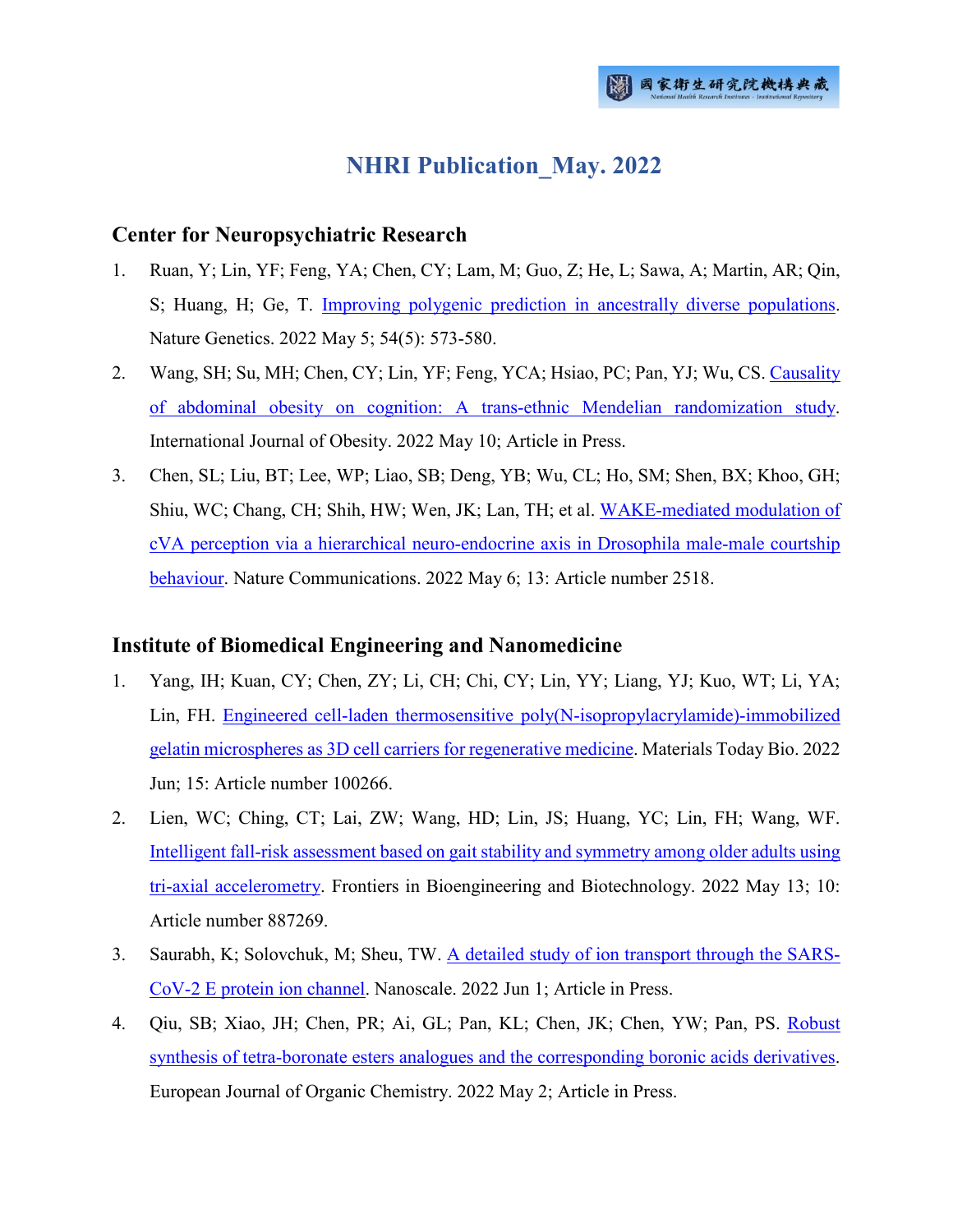- 5. Sivasubramanian, M; Lo, LW. [Assessment of nanoparticle-mediated tumor oxygen](http://ir.nhri.edu.tw/handle/3990099045/14309)  [modulation by photoacoustic imaging.](http://ir.nhri.edu.tw/handle/3990099045/14309) Biosensors. 2022 May 13; 12(5): Article number 336.
- 6. Lin, YR; Zhong, NR; Huang, CC; Su, CP; Shen, CY; Liao, LD. [Modification of a COVID-](http://ir.nhri.edu.tw/handle/3990099045/14315)[19 patient testing station with a semiautomatic sanitization system.](http://ir.nhri.edu.tw/handle/3990099045/14315) Annals of Work Exposures and Health. 2022 May 21; Article in Press.

#### **Institute of Biotechnology and Pharmaceutical Research**

- 1. Schor, S; Pu, S; Nicolaescu, V; Azari, S; Kõivomägi, M; Karim, M; Cassonnet, P; Saul, S; Neveu, G; Yueh, A; Demeret, C; Skotheim, JM; Jacob, Y; Randall, G; Einav, S. [The cargo](http://ir.nhri.edu.tw/handle/3990099045/14257)  [adapter protein CLINT1 is phosphorylated by the Numb-associated kinase BIKE and](http://ir.nhri.edu.tw/handle/3990099045/14257)  [mediates dengue virus infection.](http://ir.nhri.edu.tw/handle/3990099045/14257) Journal of Biological Chemistry. 2022 Jun; 298(6): Article number 101956.
- 2. Jheng, JR; Hsieh, CF; Chang, YH; Ho, JY; Tang, WF; Chen, ZY; Liu, CJ; Lin, TJ; Huang, LY; Chern, JH; Horng, JT. Rosmarinic acid interferes with influenza virus A entry and [replication by decreasing GSK3beta and phosphorylated AKT expression levels.](http://ir.nhri.edu.tw/handle/3990099045/14258) Journal of Microbiology, Immunology, and Infection. 2022 May 18; Article in Press.
- 3. Huang, KH; Liu, YT; Pan, PY; Lo, CF; Liu, KL; Yeh, TK; Huang, LR; Tsou, LK. [Rejuvenating hepatic tumor microenvironment immunity with a phosphatidylserine-targeting](http://ir.nhri.edu.tw/handle/3990099045/14318)  [small molecule drug conjugate.](http://ir.nhri.edu.tw/handle/3990099045/14318) Biomedicine and Pharmacotherapy. 2022 Jul; 151: Article number 113084.
- 4. Liu, JS; Fang, WK; Yang, SM; Wu, MC; Chen, TJ; Chen, CM; Lin, TY; Liu, KL; Wu, CM; Chen, YC; Chuu, CP; Wang, LY; Hsieh, HP; Kung, HJ; Wang, WC. [Natural product](http://ir.nhri.edu.tw/handle/3990099045/14320)  [myricetin is a pan-KDM4 inhibitor which with poly lactic-co-glycolic acid formulation](http://ir.nhri.edu.tw/handle/3990099045/14320)  [effectively targets castration-resistant prostate cancer.](http://ir.nhri.edu.tw/handle/3990099045/14320) Journal of Biomedical Science. 2022 May 9; 29: Article number 29.

## **Institute of Cellular and Systems Medicine**

1. Tsai, KK; Huang, SS; Northey, JJ; Liao, WY; Hsu, CC; Cheng, LH; Werner, ME; Chuu, CP; Chatterjee, C; Lakins, JN; Weaver, VM. [Screening of organoids derived from patients with](http://ir.nhri.edu.tw/handle/3990099045/14263)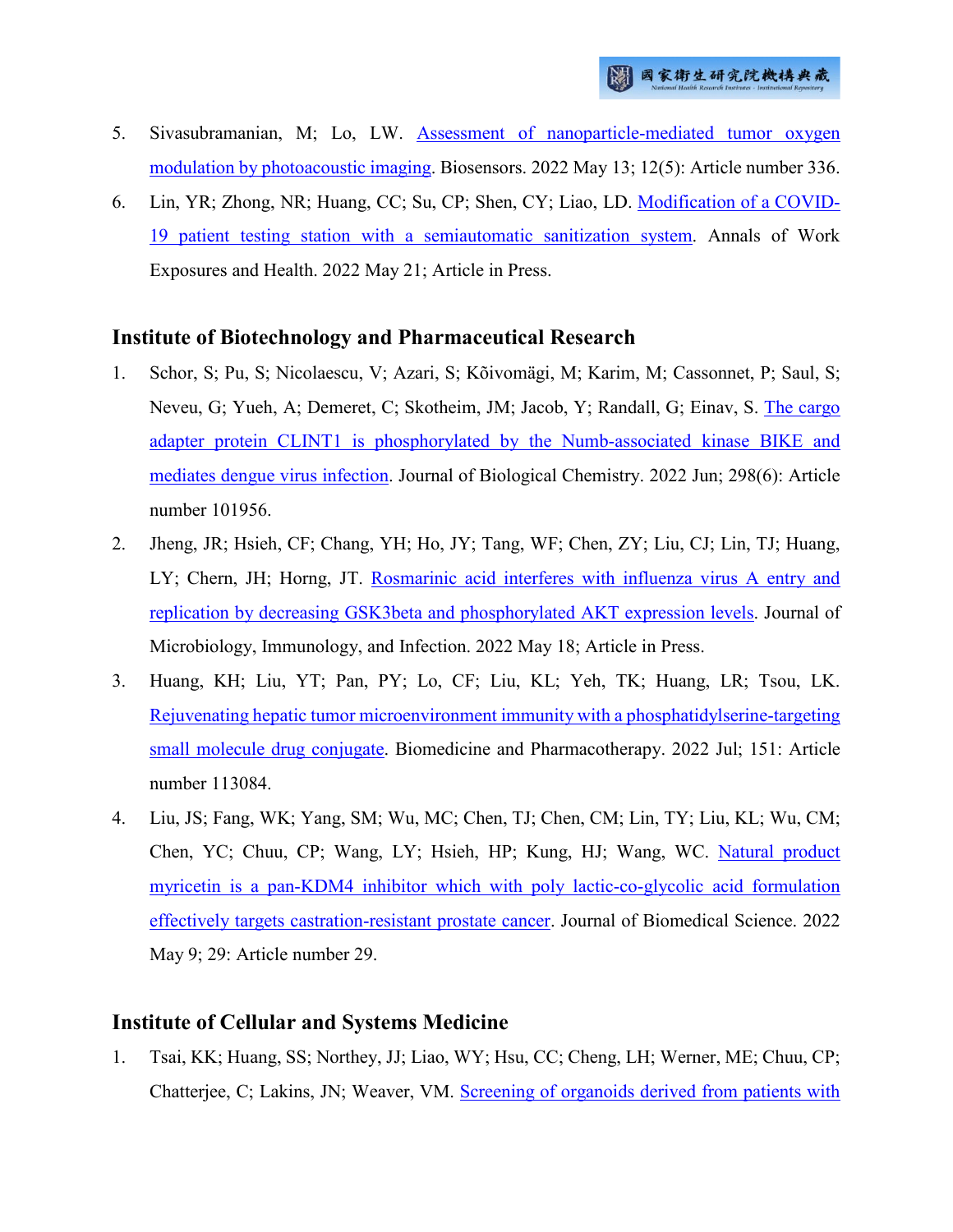[breast cancer implicates the repressor NCOR2 in cytotoxic stress response and antitumor](http://ir.nhri.edu.tw/handle/3990099045/14263)  [immunity.](http://ir.nhri.edu.tw/handle/3990099045/14263) Nature Cancer. 2022 May 26; Article in Press.

2. V, PK; V, IS; Yet, SF; A, NO. [The anti-atherosclerotic effects of natural polysaccharides:](http://ir.nhri.edu.tw/handle/3990099045/14311)  [From phenomena to the main mechanisms of action.](http://ir.nhri.edu.tw/handle/3990099045/14311) Current Pharmaceutical Design. 2022 May 18; Article in Press.

## **Institute of Molecular and Genomic Medicine**

- 1. Hsu, SC; Lin, CY; Lin, YY; Collins, CC; Chen, CL; Kung, HJ. [TEAD4 as an oncogene and](http://ir.nhri.edu.tw/handle/3990099045/14255)  [a mitochondrial modulator.](http://ir.nhri.edu.tw/handle/3990099045/14255) Frontiers in Cell and Developmental Biology. 2022 May 5; 10: Article number 890419.
- 2. Hou, CY; Ma, CY; Yuh, CH. [WNK1 kinase signaling in metastasis and angiogenesis.](http://ir.nhri.edu.tw/handle/3990099045/14256) Cellular Signalling. 2022 Aug; 96: Article number 110371.
- 3. Tan, LL; Heng, E; Zulkarnain, N; Hsiao, WC; Wong, FT; Zhang, MM. [CRISPR/Cas](http://ir.nhri.edu.tw/handle/3990099045/14313)[mediated genome editing of streptomyces.](http://ir.nhri.edu.tw/handle/3990099045/14313) Methods in Molecular Biology. 2022 May 29; 2479: 207-225.

## **Institute of Population Health Sciences**

- 1. Zhang, HW; Tsai, ZR; Chen, KT; Hsu, SL; Kuo, YJ; Lin, YC; Huang, SW; Chen, YP; Peng, HC; Tsai, JJP; Hsu, CY. [Enhanced risk of osteoporotic fracture in patients with sarcopenia:](http://ir.nhri.edu.tw/handle/3990099045/14273)  [A national population-based study in Taiwan.](http://ir.nhri.edu.tw/handle/3990099045/14273) Journal of Personalized Medicine. 2022 May 13; 12(5): Article number 791.
- 2. Yang, HH; Tu, SK; Chen, HH; Hung, CL; Kuo, CW; Tsan, YT; Chu, WM; Lee, MC; Liao, CC. [Testosterone level reduction increases the 10-year risk of cardiovascular diseases: A](http://ir.nhri.edu.tw/handle/3990099045/14274)  [retrospective cohort study in a Taiwanese young male population.](http://ir.nhri.edu.tw/handle/3990099045/14274) Frontiers in Cardiovascular Medicine. 2022 Apr 14; 9: Article number 869251.
- 3. Lin, YH; Lin, SH; Gau, SS. [Screen timing may be more likely than screen tme to be associated](http://ir.nhri.edu.tw/handle/3990099045/14275)  [with the risk of autism spectrum disorder.](http://ir.nhri.edu.tw/handle/3990099045/14275) JAMA Pediatrics. 2022 May 23; Article in Press.
- 4. Chang, WJ; Jen, HH; Lin, KC; Cheng, TC; Chuang, SY; Pan, SL; Chen, HH; Yen, MF. [Evaluating the effectiveness of population-based breast cancer service screening: An analysis](http://ir.nhri.edu.tw/handle/3990099045/14277)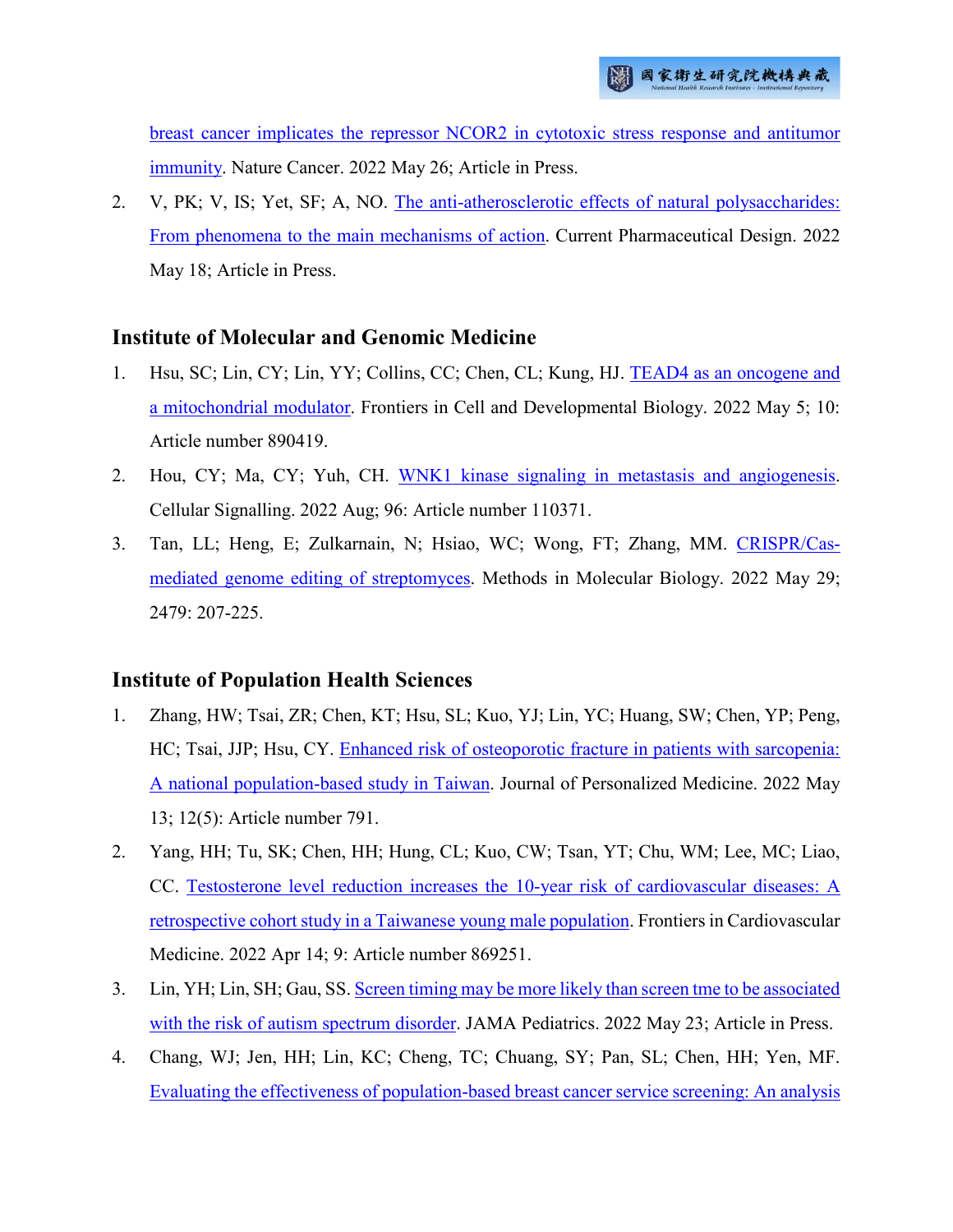[of parsimonious patient survival information with the time-varying Cox model.](http://ir.nhri.edu.tw/handle/3990099045/14277) International Journal of Epidemiology. 2022 May 13; Article in Press.

- 5. Hsu, YM; Wu, CF; Huang, MZ; Shiea, J; Pan, CH; Liu, CC; Chen, CC; Wang, YH; Cheng, CM; Wu, MT. [Avatar-like body imaging of dermal exposure to melamine in factory workers](http://ir.nhri.edu.tw/handle/3990099045/14278)  [analyzed by ambient mass spectrometry.](http://ir.nhri.edu.tw/handle/3990099045/14278) Chemosphere. 2022 Sep; 303(Part 1): Article number 134896.
- 6. Wu, VC; Lin, YF; Teng, NC; Yang, SY; Chou, NK; Tsao, CH; Chen, YM; Chueh, JS; Chen, L; NSARF group. [Angiotensin II receptor blocker associated with less outcome risk in](http://ir.nhri.edu.tw/handle/3990099045/14279)  [patients with acute kidney disease.](http://ir.nhri.edu.tw/handle/3990099045/14279) Frontiers in Pharmacology. 2022 Apr 20; 13: Article number 714658.
- 7. Gao, W; Wen, CP; Welch, HG. [Should we screen never-smoking Asian women for lung](http://ir.nhri.edu.tw/handle/3990099045/14280)  [cancer using low-dose computed tomography? Reply.](http://ir.nhri.edu.tw/handle/3990099045/14280) JAMA Internal Medicine. 2022 May 23; Article in Press.
- 8. Liu, YT; Lee, JH; Tsai, MK; Wei, JC; Wen, CP. [The effects of modest drinking on life](http://ir.nhri.edu.tw/handle/3990099045/14281)  [expectancy and mortality risks: A population-based cohort study.](http://ir.nhri.edu.tw/handle/3990099045/14281) Scientific Reports. 2022 May 6; 12: Article number 7476.
- 9. Leung, CY; Huang, HL; Abe, SK; Saito, E; Islam, MR; Rahman, MS; Ikeda, A; Sawada, N; Tamakoshi, A; Gao, YT; Koh, WP; Shu, XO; Sakata, R; et al. [Association of marital status](http://ir.nhri.edu.tw/handle/3990099045/14282)  [with total and cause-specific mortality in Asia.](http://ir.nhri.edu.tw/handle/3990099045/14282) JAMA Network Open. 2022 May 31; 5(5): Article number e2214181.
- 10. Sun, HY; Chiang, C; Huang, SH; Guo, WJ; Chuang, YC; Huang, YC; Yang, CJ; Su, LH; Chen, YT; Chen, YW; Hsu, FC; Ho, SY; Liu, WC; Su, YC; et al. [Three-stage pooled plasma](http://ir.nhri.edu.tw/handle/3990099045/14283)  [hepatitis C virus RNA testing for the identification of acute HCV infections in at-risk](http://ir.nhri.edu.tw/handle/3990099045/14283)  [populations.](http://ir.nhri.edu.tw/handle/3990099045/14283) Microbiology Spectrum. 2022 May 2; Article in Press.
- 11. Kelly, TN; Sun, X; He, KY; Brown, MR; Taliun, SAG; Hellwege, JN; Irvin, MR; Mi, X; Brody, JA; Franceschini, N; Guo, X; Hwang, SJ; de Vries, PS; Gao, Y; et al. Insights from a [large-scale whole-genome sequencing study of systolic blood pressure, diastolic blood](http://ir.nhri.edu.tw/handle/3990099045/14284)  [pressure, and hypertension.](http://ir.nhri.edu.tw/handle/3990099045/14284) Hypertension. 2022 Jun 2; Article in Press.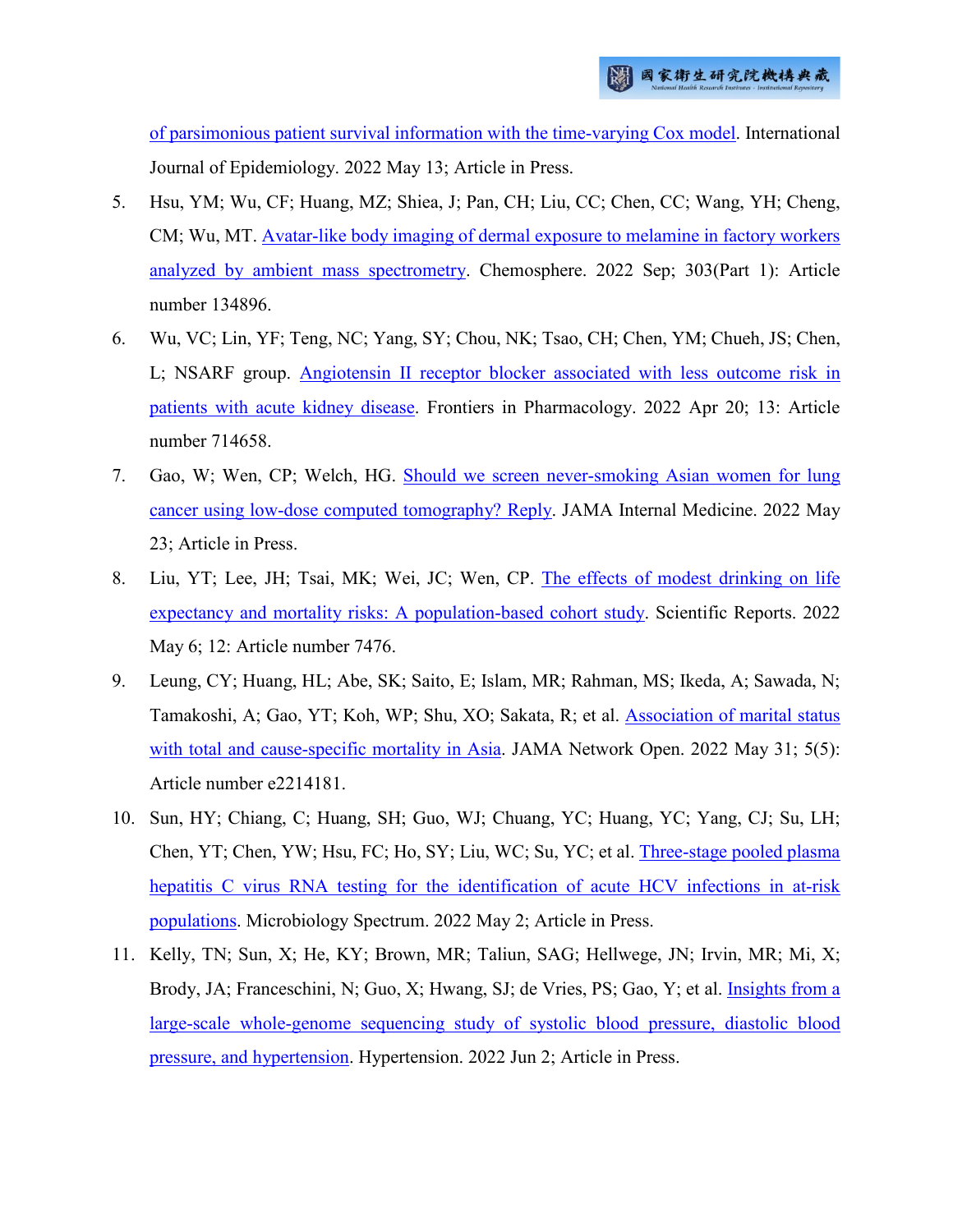- 12. Huang, LK; Chao, SP; Hu, CJ; Chien, LN; Chiou, HY; Lo, YC; Hsieh, YC. [Plasma](http://ir.nhri.edu.tw/handle/3990099045/14285)  [phosphorylated-tau181 is a predictor of post-stroke cognitive impairment: A longitudinal](http://ir.nhri.edu.tw/handle/3990099045/14285)  [study.](http://ir.nhri.edu.tw/handle/3990099045/14285) Frontiers in Aging Neuroscience. 2022 Apr 29; 14: Article number 889101.
- 13. Yen, FS; Wei, JCC; Shih, YS; Pan, WL; Hsu, CC; Hwu, CM. [Role of metformin in morbidity](http://ir.nhri.edu.tw/handle/3990099045/14286)  [and mortality associated with urinary tract infections in patients with type 2 diabetes.](http://ir.nhri.edu.tw/handle/3990099045/14286) Journal of Personalized Medicine. 2022 Apr 28; 12(5): Article number 702.
- 14. Tai, CJ; Tseng, TG; Yeh, CJ; Liao, WC; Hsiao, YH; Lee, SH; Kuo, TA; Liang, FW; Lee, MC. [The association between visual trajectories and cognitive impairment: Insights from the](http://ir.nhri.edu.tw/handle/3990099045/14310)  [Taiwan longitudinal study on aging.](http://ir.nhri.edu.tw/handle/3990099045/14310) Aging Clinical and Experimental Research. 2022 Apr 29; Article in Press.
- 15. Tsai, LH; Lin, JW; Lee, MC. [Social communication disorder in an adolescent with adhd and](http://ir.nhri.edu.tw/handle/3990099045/14314)  [tourette's disorder treated with aripiprazole.](http://ir.nhri.edu.tw/handle/3990099045/14314) Psychiatria Danubina. 2020 OR 2022; 34(1): 96- 99.
- 16. Wu, CY; Liu, JS; Chen, CH; Huang, CT; Yu, TM; Chuang, YW; Huang, ST; Hsu, CC; Wu, MJ. [Early comprehensive kidney care in dialysis-requiring acute kidney injury survivors: A](http://ir.nhri.edu.tw/handle/3990099045/14316)  [populational study.](http://ir.nhri.edu.tw/handle/3990099045/14316) Frontiers in Medicine. 2022 Apr 22; 9: Article number 847462.
- 17. Tsou, HH; Kuo, SC; Lin, YH; Hsiung, CA; Chiou, HY; Chen, WJ; Wu, SI; Sytwu, HK; Chen, PC; Wu, MH; Hsu, YT; Wu, HY; Lee, FJ; Shih, SM; Liu, DP; Chang, SC. [A comprehensive](http://ir.nhri.edu.tw/handle/3990099045/14319)  [evaluation of COVID-19 policies and outcomes in 50 countries and territories.](http://ir.nhri.edu.tw/handle/3990099045/14319) Scientific Reports. 2022 May 25; 12: Article number 8802.
- 18. Kong, PH; Chiang, CH; Lin, TC; Kuo, SC; Li, CF; Hsiung, CA; Shiue, YL; Chiou, HY; Wu, LC; Tsou, HH. [Discrimination of methicillin-resistant staphylococcus aureus by MALDI-](http://ir.nhri.edu.tw/handle/3990099045/14321)[TOF mass spectrometry with machine learning techniques in patients with staphylococcus](http://ir.nhri.edu.tw/handle/3990099045/14321)  [aureus bacteremia.](http://ir.nhri.edu.tw/handle/3990099045/14321) Pathogens. 2022 May 16; 11(5): Article number 586.

## **National Center for Geriatrics and Welfare Research**

1. Lin, YH; Wu, CS; Liu, CC; Kuo, PH; Chan, HY; Chen, WJ. [Comparative effectiveness of](http://ir.nhri.edu.tw/handle/3990099045/14262)  [antipsychotics in preventing readmission for first-admission schizophrenia patients in](http://ir.nhri.edu.tw/handle/3990099045/14262)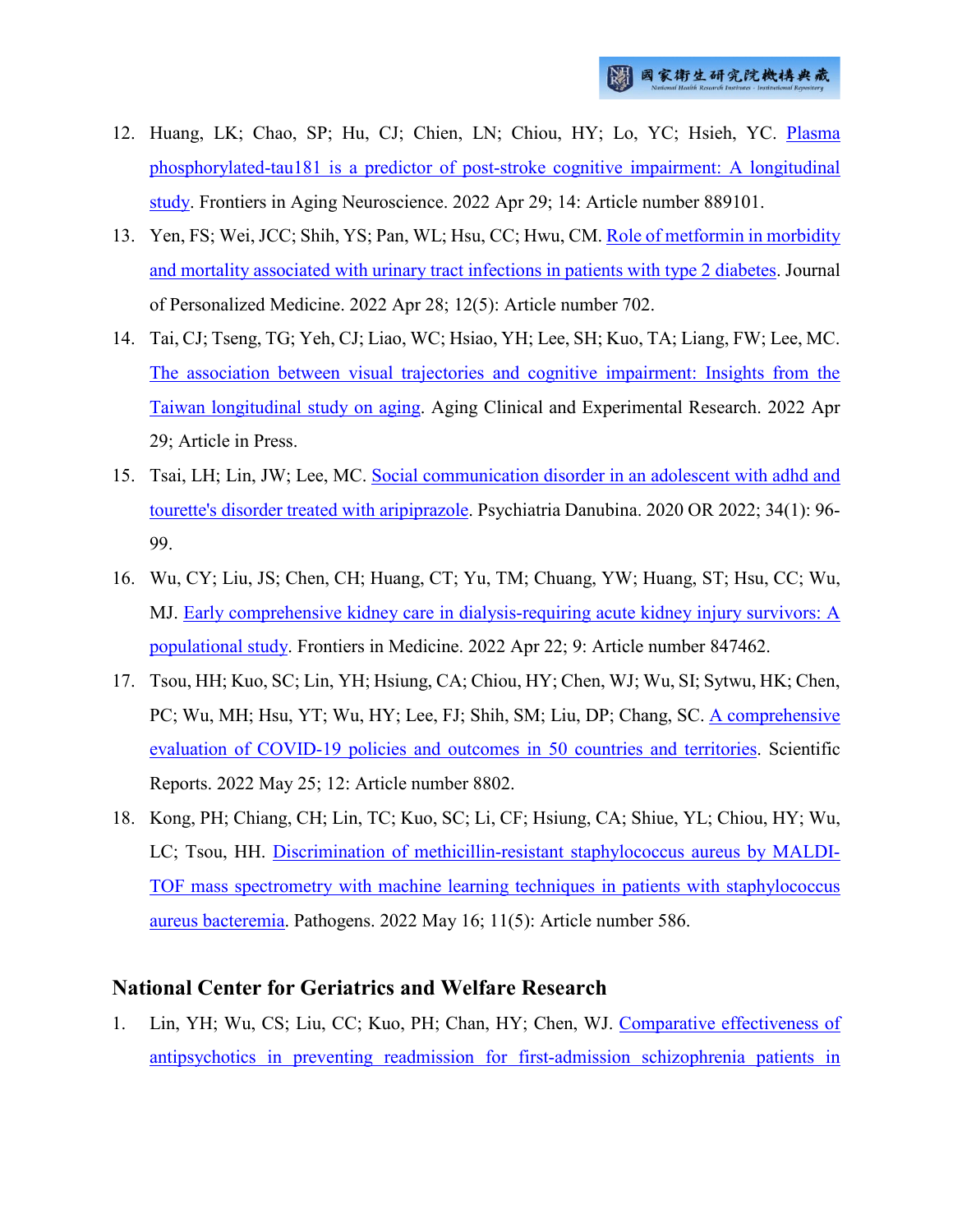[national cohorts from 2001 to 2017 in Taiwan.](http://ir.nhri.edu.tw/handle/3990099045/14262) Schizophrenia Bulletin. 2022 May 15; Article in Press.

2. Hsu, CC. [The challenges and strategies for coping with super-aged society in Taiwan.](http://ir.nhri.edu.tw/handle/3990099045/14327) Taiwan Journal of Public Health. 2022 Apr; 41(2): 109-111.

#### **National Institute of Cancer Research**

- 1. Wu, CL; Huang, CC; Wu, SY; Jiang, SS; Tsai, FY; Hsiao, JR. [A new scoring system](http://ir.nhri.edu.tw/handle/3990099045/14296)  [facilitating diagnosis of oral squamous malignancy on biopsy specimens.](http://ir.nhri.edu.tw/handle/3990099045/14296) BMC Oral Health. 2022 May 6; 22: Article number 165.
- 2. Purnamasari, SD; Hsu, CY; Chen, YT; Kurniawan, AL; Lee, HA; Chao, JC. [Combined low](http://ir.nhri.edu.tw/handle/3990099045/14297)  [plant and high animal dietary pattern is associated with a lower risk of anemia among](http://ir.nhri.edu.tw/handle/3990099045/14297)  [dyslipidemic adult women in Taiwan: A retrospective study from 2001 to 2015.](http://ir.nhri.edu.tw/handle/3990099045/14297) International Journal of Environmental Research and Public Health. 2022 May 20; 19(10): Article number 6231.
- 3. Sung, MT; Wang, YH; Li, CF. [Open the technical black box of tumor mutational burden](http://ir.nhri.edu.tw/handle/3990099045/14298)  [\(TMB\): Factors affecting harmonization and standardization of panel-based TMB.](http://ir.nhri.edu.tw/handle/3990099045/14298) International Journal of Molecular Sciences. 2022 May 3; 23(9): Article number 5097.
- 4. Lee, HA; Huang, TT; Yen, LH; Wu, PH; Chen, KW; Kung, HH; Liu, CY; Hsu, CY. [Precision](http://ir.nhri.edu.tw/handle/3990099045/14299)  [nutrient management using artificial intelligence based on digital data collection framework.](http://ir.nhri.edu.tw/handle/3990099045/14299) Applied Sciences. 2022 Apr 20; 12(9): Article number 4167.
- 5. Chiang, HC; Lin, MY; Lin, FC; Chiang, NJ; Wang, YC; Lai, WW; Chang, WL; Sheu, BS. [Transferrin and prealbumin identify esophageal cancer patients with malnutrition and poor](http://ir.nhri.edu.tw/handle/3990099045/14301)  [prognosis in patients with normal albuminemia: A cohort study.](http://ir.nhri.edu.tw/handle/3990099045/14301) Nutrition and Cancer. 2022 Jun 2; Article in Press.
- 6. Yang, SH; Chiang, NJ; Chiu, SC; Chou, WC; Bai, LY; Li, CP; Su, YY; Chiu, TJ; Chuang, SC; Peng, CM; Chan, DC; Chen, JS; Yen, CJ; Chen, YY; et al. [The impact of spleen volume](http://ir.nhri.edu.tw/handle/3990099045/14302)  [on the survival of metastatic pancreatic adenocarcinoma patients receiving nanoliposomal](http://ir.nhri.edu.tw/handle/3990099045/14302)  [irinotecan.](http://ir.nhri.edu.tw/handle/3990099045/14302) American Journal of Cancer Research. 2022 Apr 15; 12(4): 1884-1898.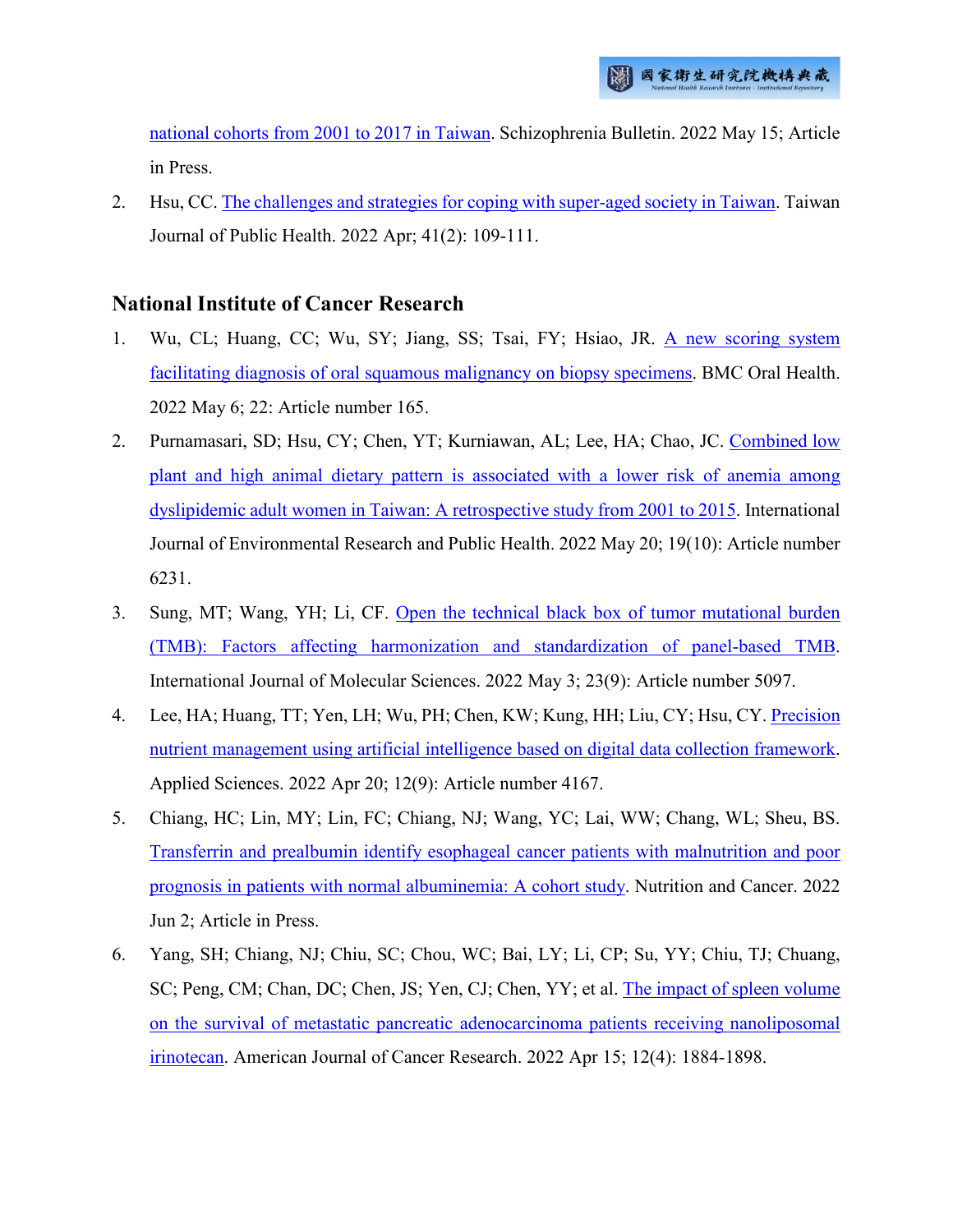- 7. Kao, WC; Hsu, SH; Lin, CL; Lin, CY; Chen, SW; Chen, YX; Chen, CH; Lee, SW; Tsao, CJ; Huang, WT; Chen, SH; Hsiao, SY[. Role of high ubiquitin-conjugating enzyme E2 expression](http://ir.nhri.edu.tw/handle/3990099045/14303)  [as a prognostic factor in nasopharyngeal carcinoma.](http://ir.nhri.edu.tw/handle/3990099045/14303) Oncology Letters. 2022 Jun; 23(6): Article number 194.
- 8. Rajendran, S; Lim, JH; Yogalingam, K; Kallarakkal, TG; Zain, RB; Jayasinghe, RD; Rimal, J; Kerr, AR; Amtha, R; Patil, K; Welikala, RA; Lim, YZ; et al. [Image collection and](http://ir.nhri.edu.tw/handle/3990099045/14304)  [annotation platforms to establish a multi-source database of oral lesions.](http://ir.nhri.edu.tw/handle/3990099045/14304) Oral Diseases. 2022 Apr 10; Article in Press.
- 9. Lee, HA; Wu, WC; Kung, HH; Udayasankaran, JG; Wei, YC; Kijsanayotin, B; Marcelo, AB; Hsu, CY. [Design of a vaccine passport validation system using blockchain-based architecture:](http://ir.nhri.edu.tw/handle/3990099045/14322)  [Development study.](http://ir.nhri.edu.tw/handle/3990099045/14322) JMIR Public Health and Surveillance. 2022 Apr 26; 8(4): Article number e32411.

#### **National Institute of Environmental Health Sciences**

- 1. Tseng, CH. [Pioglitazone and breast cancer risk in female patients with type 2 diabetes](http://ir.nhri.edu.tw/handle/3990099045/14290)  [mellitus: A retrospective cohort analysis.](http://ir.nhri.edu.tw/handle/3990099045/14290) BMC Cancer. 2022 May 18; 22: Article number 559.
- 2. He, Q; Chang, HT; Wu, CD; Ji, JS. [Association between residential greenspace structures](http://ir.nhri.edu.tw/handle/3990099045/14291)  [and frailty in a cohort of older Chinese adults.](http://ir.nhri.edu.tw/handle/3990099045/14291) Communications Medicine. 2022 Apr 20; 2: Article number 43.
- 3. Wu, Y; Li, S; Zhao, Q; Wen, B; Gasparrini, A; Tong, S; Overcenco, A; Urban, A; Schneider, A; Entezari, A; Vicedo-Cabrera, AM; Zanobetti, A; Analitis, A; Zeka, A; et al. [Global,](http://ir.nhri.edu.tw/handle/3990099045/14292)  [regional, and national burden of mortality associated with short-term temperature variability](http://ir.nhri.edu.tw/handle/3990099045/14292)  from 2000–[19: A three-stage modelling study.](http://ir.nhri.edu.tw/handle/3990099045/14292) Lancet Planetary Health. 2022 May; 6(5): e410-e421.
- 4. Hsu, CY; Xie, HX; Wong, PY; Chen, YC; Chen, PC; Wu, CD. [A mixed spatial prediction](http://ir.nhri.edu.tw/handle/3990099045/14293)  [model in estimating spatiotemporal variations in benzene concentrations in Taiwan.](http://ir.nhri.edu.tw/handle/3990099045/14293) Chemosphere. 2022 Aug; 301: Article number 134758.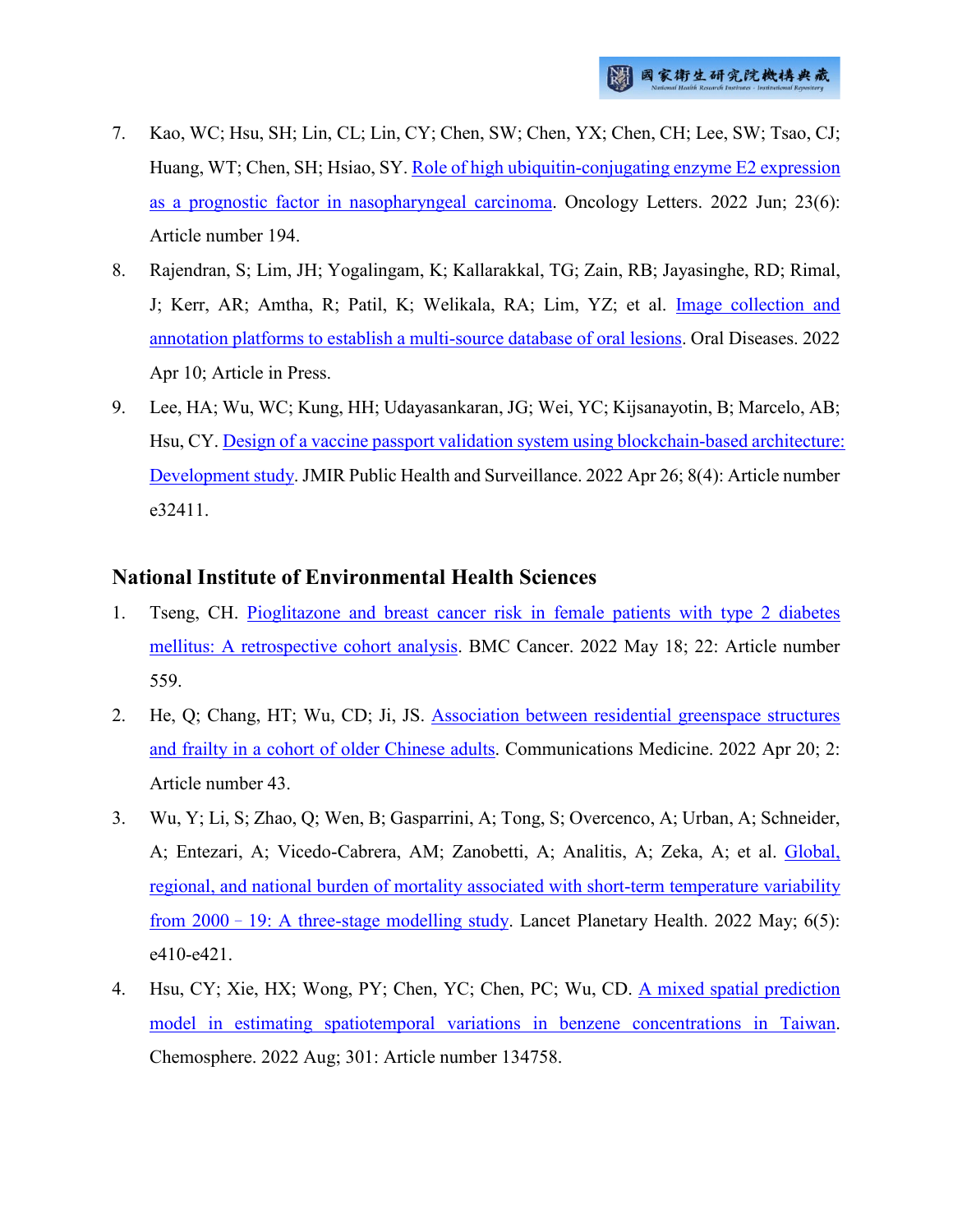- 5. Yen, YC; Lin, TY; Chen, MJ; Chen, YC. [Exposure variability and determining factors of](http://ir.nhri.edu.tw/handle/3990099045/14294)  [urinary metals for schoolchildren in Taiwan.](http://ir.nhri.edu.tw/handle/3990099045/14294) International Journal of Hygiene and Environmental Health. 2022 Jun; 243: Article number 113976.
- 6. Hsia, TI; Huang, PC; Chen, HC; Lo, YC; Chang, WT; Jou, YY; Huang, HB. [Relationships](http://ir.nhri.edu.tw/handle/3990099045/14295)  [among phthalate exposure, oxidative stress, and insulin resistance in young military soldiers:](http://ir.nhri.edu.tw/handle/3990099045/14295)  [A cumulative risk assessment and mediation approach.](http://ir.nhri.edu.tw/handle/3990099045/14295) Environment International. 2022 Jul; 165: Article number 107316.

## **National Institute of Infectious Diseases and Vaccinology**

- 1. Tsai, MK; Sytwu, HK; Hsieh, TY; Chien, WC; Lai, CH; Chen, HC. [Association between](http://ir.nhri.edu.tw/handle/3990099045/14264)  [depression or anxiety and the risk of hepatitis B flares: A nationwide population-based cohort](http://ir.nhri.edu.tw/handle/3990099045/14264)  [study.](http://ir.nhri.edu.tw/handle/3990099045/14264) Journal of Inflammation Research. 2022 May 19; 15: 2983-2993.
- 2. Chong, HP; Tan, KY; Liu, BS; Sung, WC; Tan, CH. [Cytotoxicity of venoms and cytotoxins](http://ir.nhri.edu.tw/handle/3990099045/14266)  [from asiatic cobras \(Naja kaouthia, Naja sumatrana, Naja atra\) and neutralization by](http://ir.nhri.edu.tw/handle/3990099045/14266)  [antivenoms from Thailand, Vietnam, and Taiwan.](http://ir.nhri.edu.tw/handle/3990099045/14266) Toxins. 2022 May 10; 14(5): Article number 334.
- 3. Wang, CH; Chang, JR; Hung, SC; Dou, HY; Lee, GB. [Rapid molecular diagnosis of live](http://ir.nhri.edu.tw/handle/3990099045/14267)  [Mycobacterium tuberculosis on an integrated microfluidic system.](http://ir.nhri.edu.tw/handle/3990099045/14267) Sensors and Actuators B: Chemical. 2022 Aug 15; 365: Article number 131968.
- 4. Yang, YH; Tai, CH; Cheng, DN; Wang, YF; Wang, JR. [Investigation of avian influenza](http://ir.nhri.edu.tw/handle/3990099045/14268)  [H5N6 virus-like particles as a broad-spectrum vaccine candidate against H5Nx viruses.](http://ir.nhri.edu.tw/handle/3990099045/14268) Viruses. 2022 Apr 28; 14(5): Article number 925.
- 5. Liao, HC; Wu, WL; Chiang, CY; Huang, MS; Shen, KY; Huang, YL; Wu, SC; Liao, CL; Chen, HW; Liu, SJ. [Low-dose SARS-CoV-2 S-trimer with an emulsion adjuvant induced th1](http://ir.nhri.edu.tw/handle/3990099045/14269) [biased protective immunity.](http://ir.nhri.edu.tw/handle/3990099045/14269) International Journal of Molecular Sciences. 2022 Apr 28; 23(9): Article number 4902.
- 6. Chen, CH; Chen, CC; Wang, WB; Lionel, V; Liu, CC; Huang, LM; Wu, SC. [Intranasal](http://ir.nhri.edu.tw/handle/3990099045/14270)  [immunization with zika virus envelope domain III-flagellin fusion protein elicits systemic](http://ir.nhri.edu.tw/handle/3990099045/14270)